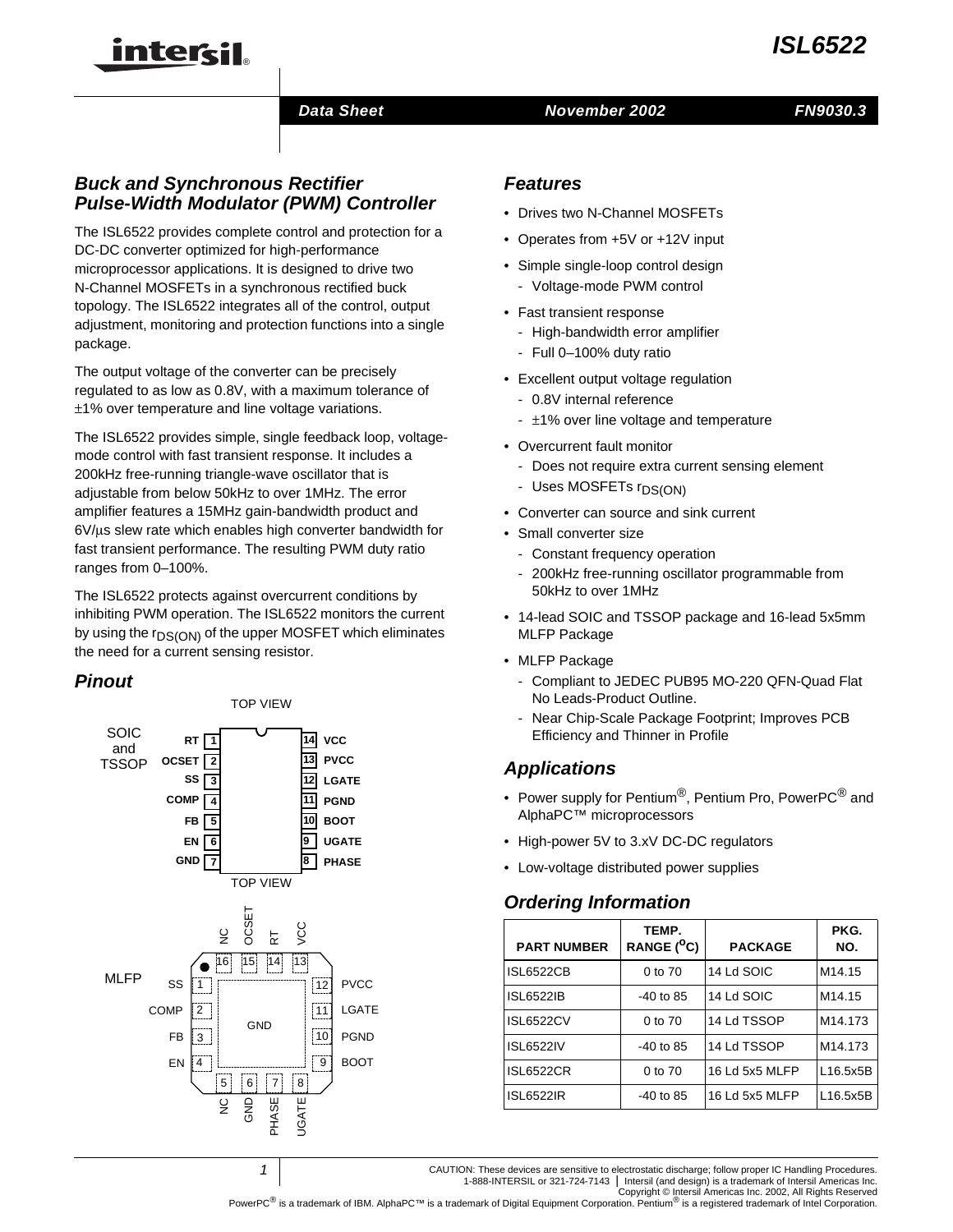# *Typical Application*



*Block Diagram*

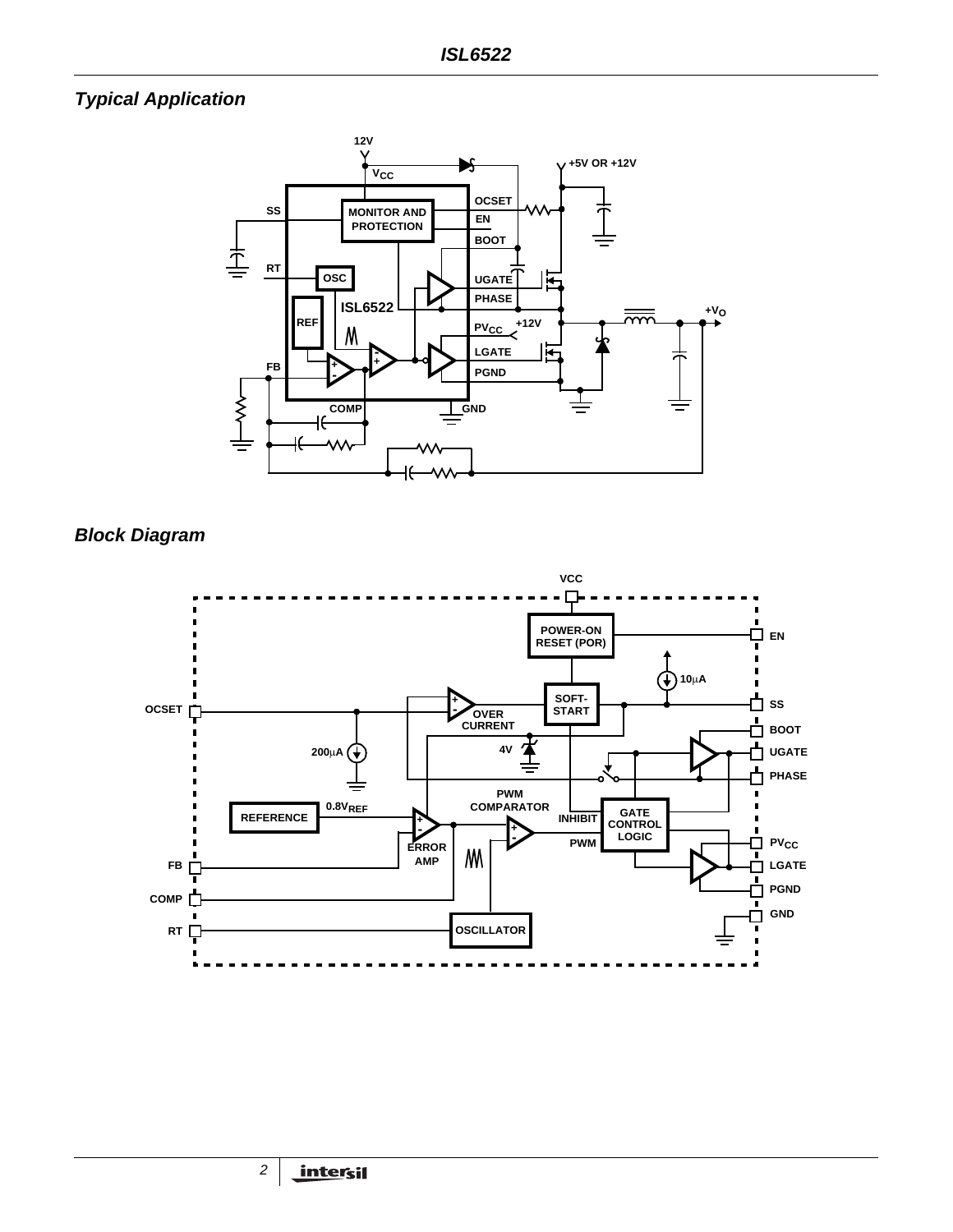#### Absolute Maximum Ratings **Thermal Information**

| Input, Output or I/O VoltageGND -0.3V to $V_{CC}$ +0.3V |  |
|---------------------------------------------------------|--|
|                                                         |  |

#### **Recommended Operating Conditions**

| Ambient Temperature Range, ISL6522C. 0°C to 70°C                             |  |
|------------------------------------------------------------------------------|--|
| Ambient Temperature Range, ISL6522I 40 <sup>o</sup> C to 85 <sup>o</sup> C   |  |
| Junction Temperature Range, ISL6522C 0°C to 125°C                            |  |
| Junction Temperature Range, ISL6522I 40 <sup>o</sup> C to 125 <sup>o</sup> C |  |

| Thermal Resistance (Typical, Note 1)                                      | $\theta_{JA}(^{\circ}C/W)$ $\theta_{JC}(^{\circ}C/W)$ |
|---------------------------------------------------------------------------|-------------------------------------------------------|
|                                                                           | n/a                                                   |
| TSSOP Package (Note 1)  95                                                | n/a                                                   |
| MLFP Package (Note 2 and Note 3) 36                                       | 5                                                     |
|                                                                           |                                                       |
| Maximum Storage Temperature Range 65 <sup>o</sup> C to 150 <sup>o</sup> C |                                                       |
|                                                                           |                                                       |
| (SOIC - Lead Tips Only)                                                   |                                                       |

*CAUTION: Stresses above those listed in "Absolute Maximum Ratings" may cause permanent damage to the device. This is a stress only rating and operation of the device at these or any other conditions above those indicated in the operational sections of this specification is not implied.*

#### NOTE:

- 1. θJA is measured with the component mounted on a highs effective thermal conductivity test board in free air. See Tech Brief TB379 for details.
- 2.  $\theta_{JA}$  is measured in free air with the component mounted on a high effective thermal conductivity test board with "direct attach" features. SeeTech Brief TB379.
- 3. For  $\theta_{\text{JC}}$ , the "case temp" location is the center of the exposed metal pad on the package underside.

# **Electrical Specifications** Recommended Operating Conditions, Unless Otherwise Noted

| <b>PARAMETER</b>                  | <b>SYMBOL</b>          | <b>TEST CONDITIONS</b>                                                | <b>MIN</b>               | <b>TYP</b>               | <b>MAX</b>               | <b>UNITS</b> |  |  |
|-----------------------------------|------------------------|-----------------------------------------------------------------------|--------------------------|--------------------------|--------------------------|--------------|--|--|
| V <sub>CC</sub> SUPPLY CURRENT    |                        |                                                                       |                          |                          |                          |              |  |  |
| Nominal Supply                    | $_{\rm{lcc}}$          | $EN = V_{CC}$ ; UGATE and LGATE Open                                  | $\overline{a}$           | 5                        | $\overline{a}$           | mA           |  |  |
| Shutdown Supply                   |                        | $EN = 0V$                                                             | $\blacksquare$           | 50                       | 100                      | μA           |  |  |
| <b>POWER-ON RESET</b>             |                        |                                                                       |                          |                          |                          |              |  |  |
| Rising V <sub>CC</sub> Threshold  |                        | $V_{OCSET} = 4.5 VDC$                                                 |                          | ÷,                       | 10.4                     | $\vee$       |  |  |
| Falling V <sub>CC</sub> Threshold |                        | $V_{OCSET} = 4.5 VDC$                                                 | 8.8                      | $\overline{\phantom{a}}$ | $\overline{\phantom{a}}$ | $\vee$       |  |  |
| Enable-Input Threshold Voltage    |                        | ISL6522C, $V_{OCSET}$ = 4.5VDC                                        | 0.8                      | ä,                       | 2.0                      | $\vee$       |  |  |
|                                   |                        | ISL6522I, $V_{OCSET} = 4.5 VDC$                                       | 0.8                      | $\frac{1}{2}$            | 2.1                      | $\vee$       |  |  |
| Rising VOCSET Threshold           |                        |                                                                       | $\overline{a}$           | 1.27                     | $\blacksquare$           | $\vee$       |  |  |
| <b>OSCILLATOR</b>                 |                        |                                                                       |                          |                          |                          |              |  |  |
| <b>Free Running Frequency</b>     |                        | ISL6522C, $R_T =$ OPEN, $V_{CC} = 12$                                 | 175                      | 200                      | 230                      | kHz          |  |  |
|                                   |                        | ISL6522I, $R_T$ = OPEN, $V_{CC}$ = 12                                 | 160                      | 200                      | 230                      |              |  |  |
| <b>Total Variation</b>            |                        | 6k $\Omega$ < R <sub>T</sub> to GND < 200k $\Omega$                   | $-20$                    |                          | $+20$                    | $\%$         |  |  |
| Ramp Amplitude                    | $\Delta V_{\rm{OSC}}$  | $R_T =$ OPEN                                                          | $\overline{\phantom{a}}$ | 1.9                      | $\blacksquare$           | $V_{P-P}$    |  |  |
| <b>REFERENCE</b>                  |                        |                                                                       |                          |                          |                          |              |  |  |
| Reference Voltage Tolerance       | <b>V<sub>REF</sub></b> |                                                                       | $-1$                     | $\overline{a}$           | $\mathbf{1}$             | %            |  |  |
| Reference Voltage                 |                        |                                                                       | $\overline{\phantom{a}}$ | 0.800                    | $\blacksquare$           | $\vee$       |  |  |
| <b>ERROR AMPLIFIER</b>            |                        |                                                                       |                          |                          |                          |              |  |  |
| DC Gain                           |                        |                                                                       | $\frac{1}{2}$            | 88                       | $\overline{\phantom{a}}$ | dB           |  |  |
| Gain-Bandwidth Product            | <b>GBW</b>             |                                                                       | $\overline{a}$           | 15                       | L.                       | <b>MHz</b>   |  |  |
| <b>Slew Rate</b>                  | <b>SR</b>              | $COMP = 10pF$                                                         | $\overline{\phantom{a}}$ | 6                        | $\overline{\phantom{0}}$ | $V/\mu s$    |  |  |
| <b>GATE DRIVERS</b>               |                        |                                                                       |                          |                          |                          |              |  |  |
| <b>Upper Gate Source</b>          | <b>IUGATE</b>          | $V_{\text{BOOT}}$ - $V_{\text{PHASE}}$ = 12V, $V_{\text{UGATE}}$ = 6V | 350                      | 500                      | ÷,                       | mA           |  |  |

*3*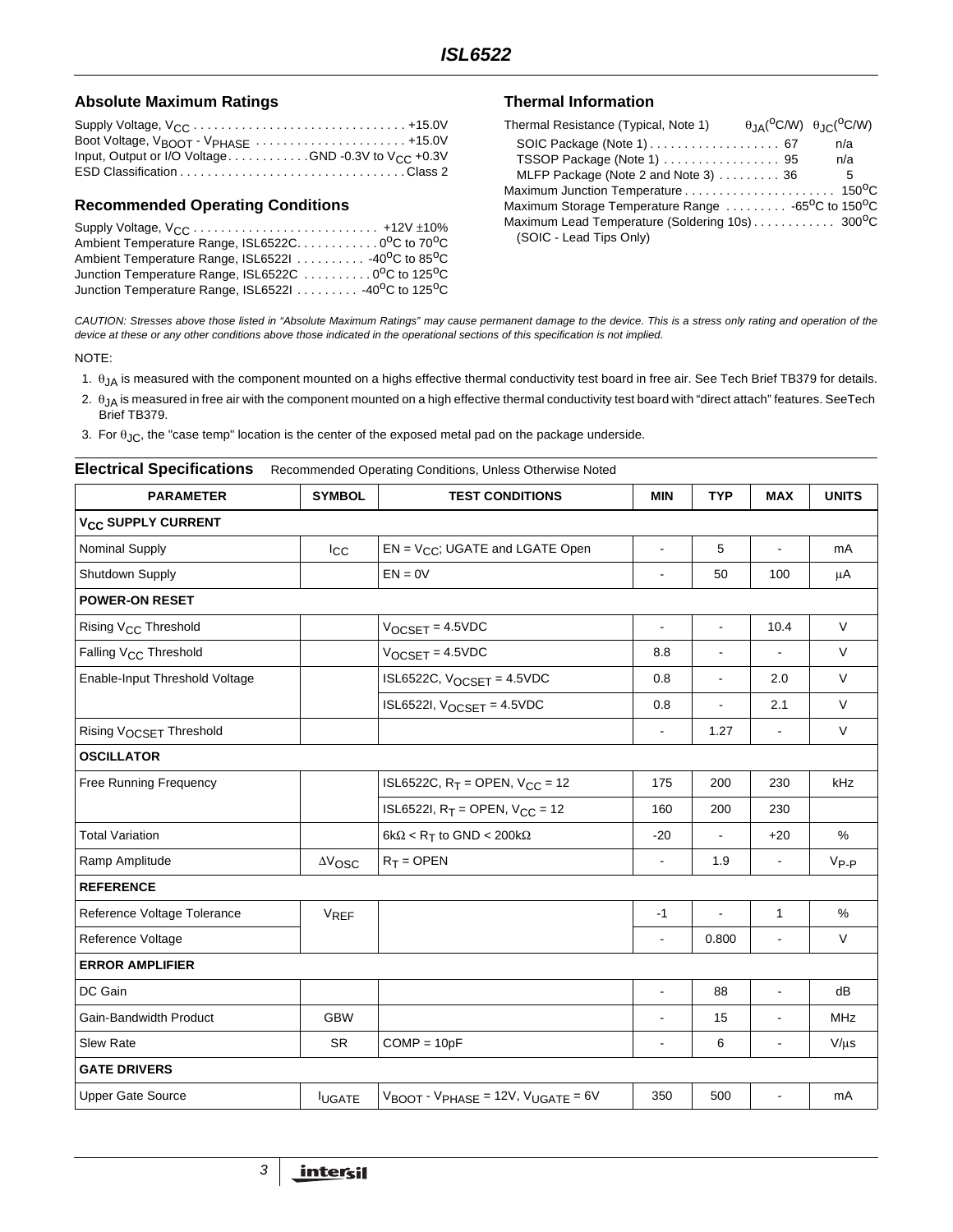| <b>PARAMETER</b>            | <b>SYMBOL</b> | <b>TEST CONDITIONS</b>                  | <b>MIN</b>               | <b>TYP</b> | <b>MAX</b>               | <b>UNITS</b> |
|-----------------------------|---------------|-----------------------------------------|--------------------------|------------|--------------------------|--------------|
| <b>Upper Gate Sink</b>      | RUGATE        | ISL6522C, $I_{LGATE} = 0.3A$            | $\overline{\phantom{a}}$ | 5.5        | 10                       | $\Omega$     |
|                             |               | ISL6522I, $I_{LGATE} = 0.3A$            | $\overline{\phantom{a}}$ | 5.5        | 7.2                      | $\Omega$     |
| Lower Gate Source           | <b>LGATE</b>  | $V_{CC}$ = 12V, V <sub>LGATE</sub> = 6V | 300                      | 450        | $\overline{\phantom{a}}$ | mA           |
| Lower Gate Sink             | RLGATE        | $ISL6522C, II GATF = 0.3A$              | $\overline{\phantom{a}}$ | 3.5        | 6.5                      | $\Omega$     |
|                             |               | ISL6522I, $I_{LGATE} = 0.3A$            | $\overline{\phantom{a}}$ | 3.5        | 4.5                      | $\Omega$     |
| <b>PROTECTION</b>           |               |                                         |                          |            |                          |              |
| <b>OCSET Current Source</b> | <b>OCSET</b>  | $V_{OCSFT} = 4.5 VDC$                   | 170                      | 200        | 230                      | μA           |
| <b>Soft-Start Current</b>   | Iss           |                                         | $\overline{\phantom{a}}$ | 10         | $\overline{\phantom{a}}$ | μA           |

**Electrical Specifications** Recommended Operating Conditions, Unless Otherwise Noted **(Continued)**

# *Typical Performance Curves*



# *Functional Pin Descriptions RT*





FIGURE 1. R<sub>T</sub> RESISTANCE vs FREQUENCY **FIGURE 2. BIAS SUPPLY CURRENT vs FREQUENCY** 

This pin provides oscillator switching frequency adjustment. By placing a resistor  $(R_T)$  from this pin to GND, the nominal 200kHz switching frequency is increased according to the following equation:

$$
Fs \approx 200 \text{kHz} + \frac{5 \cdot 10^6}{R_T} \qquad (R_T \text{ to GND})
$$

Conversely, connecting a pull-up resistor  $(R_T)$  from this pin to  $V_{CC}$  reduces the switching frequency according to the following equation:

$$
Fs \approx 200kHz - \frac{4 \cdot 10^7}{R_T}
$$
 (R<sub>T</sub> to 12V)

### *OCSET*

Connect a resistor  $(R_{OCSET})$  from this pin to the drain of the upper MOSFET. R<sub>OCSET</sub>, an internal 200µA current source (I<sub>OCS</sub>), and the upper MOSFET on-resistance (r<sub>DS(ON)</sub>) set

*4*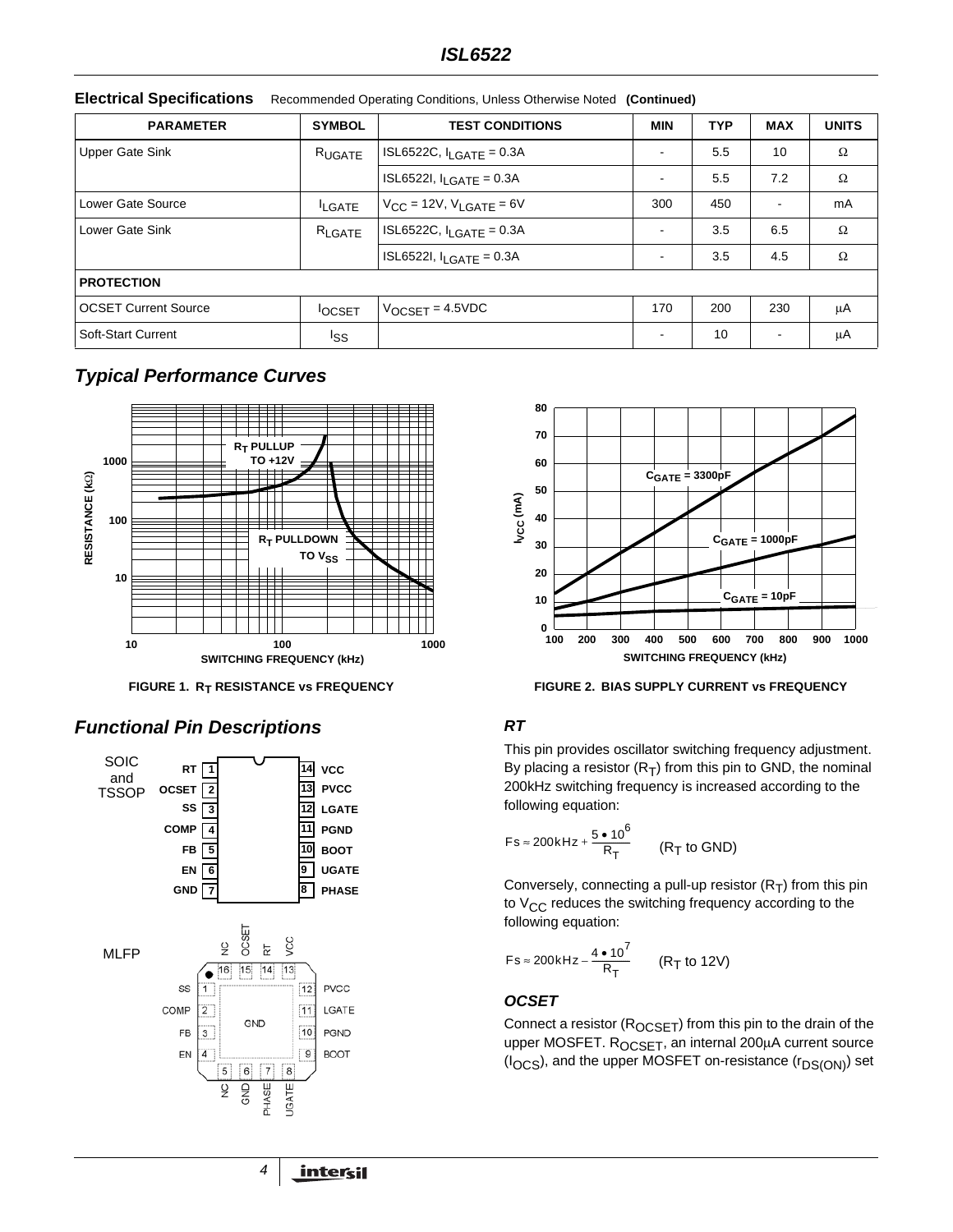the converter overcurrent (OC) trip point according to the following equation:

$$
I_{PEAK} = \frac{I_{OCS} \cdot R_{OCSET}}{r_{DS(ON)}}
$$

An overcurrent trip cycles the soft-start function.

## *SS*

Connect a capacitor from this pin to ground. This capacitor, along with an internal 10µA current source, sets the softstart interval of the converter.

## *COMP and FB*

COMP and FB are the available external pins of the error amplifier. The FB pin is the inverting input of the error amplifier and the COMP pin is the error amplifier output. These pins are used to compensate the voltage-control feedback loop of the converter.

# *EN*

This pin is the open-collector enable pin. Pull this pin below 1V to disable the converter. In shutdown, the soft-start pin is discharged and the UGATE and LGATE pins are held low.

## *GND*

Signal ground for the IC. All voltage levels are measured with respect to this pin.

# *PHASE*

Connect the PHASE pin to the upper MOSFET source. This pin is used to monitor the voltage drop across the MOSFET for overcurrent protection. This pin also provides the return path for the upper gate drive.

# *UGATE*

Connect UGATE to the upper MOSFET gate. This pin provides the gate drive for the upper MOSFET. This pin is also monitored by the adaptive shoot through protection circuitry to determine when the upper MOSFET has turned off.

# *BOOT*

This pin provides bias voltage to the upper MOSFET driver. A bootstrap circuit may be used to create a BOOT voltage suitable to drive a standard N-Channel MOSFET.

# *PGND*

This is the power ground connection. Tie the lower MOSFET source to this pin.

# *LGATE*

Connect LGATE to the lower MOSFET gate. This pin provides the gate drive for the lower MOSFET. This pin is also monitored by the adaptive shoot through protection circuitry to determine when the lower MOSFET has turned off.

# *PVCC*

Provide a bias supply for the lower gate drive to this pin.

*5*

## *VCC*

Provide a 12V bias supply for the chip to this pin.

# *Functional Description*

### *Initialization*

The ISL6522 automatically initializes upon receipt of power. Special sequencing of the input supplies is not necessary. The Power-On Reset (POR) function continually monitors the input supply voltages and the enable (EN) pin. The POR monitors the bias voltage at the VCC pin and the input voltage  $(V_{IN})$  on the OCSET pin. The level on OCSET is equal to  $V_{IN}$  Less a fixed voltage drop (see overcurrent protection). With the EN pin held to  $V_{CC}$ , the POR function initiates soft-start operation after both input supply voltages exceed their POR thresholds. For operation with a single +12V power source,  $V_{IN}$  and  $V_{CC}$  are equivalent and the +12V power source must exceed the rising  $V_{CC}$  threshold before POR initiates operation.

The POR function inhibits operation with the chip disabled (EN pin low). With both input supplies above their POR thresholds, transitioning the EN pin high initiates a soft-start interval.

# *Soft-Start*

The POR function initiates the soft-start sequence. An internal  $10\mu$ A current source charges an external capacitor (C<sub>SS</sub>) on the SS pin to 4V. Soft-start clamps the error amplifier output (COMP pin) to the SS pin voltage. Figure [3](#page-5-0) shows the softstart interval. At  $t_1$  in Figure [3,](#page-5-0) the SS and COMP voltages reach the valley of the oscillator's triangle wave. The oscillator's triangular waveform is compared to the ramping error amplifier voltage. This generates PHASE pulses of increasing width that charge the output capacitor(s). This interval of increasing pulse width continues to t2, at which point the output is in regulation and the clamp on the COMP pin is released. This method provides a rapid and controlled output voltage rise.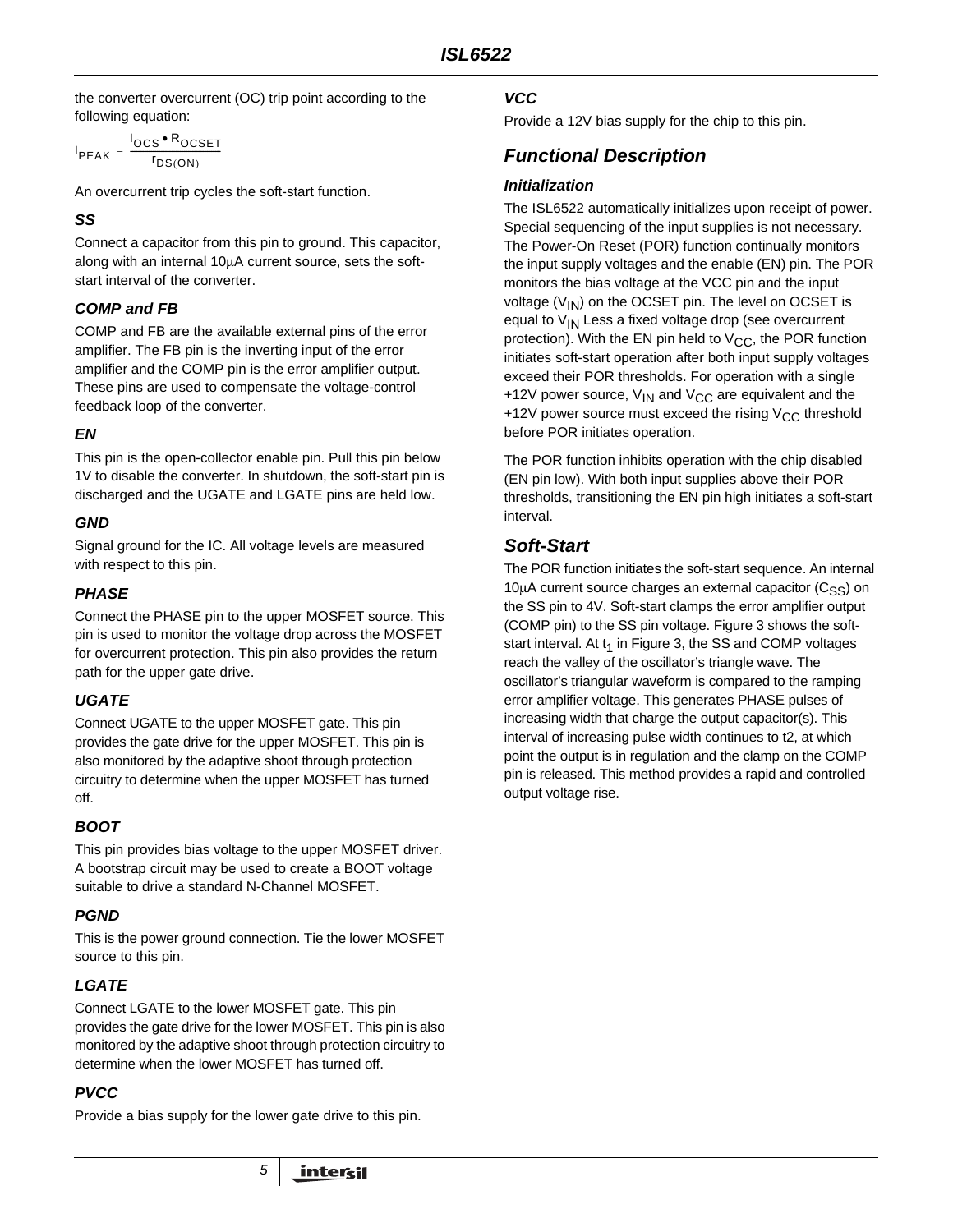

<span id="page-5-0"></span>

**FIGURE 4. OVERCURRENT OPERATION**

# <span id="page-5-1"></span>*Overcurrent Protection*

The overcurrent function protects the converter from a shorted output by using the upper MOSFETs on-resistance,  $r_{DS(ON)}$  to monitor the current. This method enhances the converter's efficiency and reduces cost by eliminating a current sensing resistor.

The overcurrent function cycles the soft-start function in a hiccup mode to provide fault protection. A resistor  $(R_{OCSET})$ programs the overcurrent trip level. An internal 200µA (typical) current sink develops a voltage across ROCSET that is reference to  $V_{1N}$ . When the voltage across the upper MOSFET (also referenced to  $V_{\text{IN}}$ ) exceeds the voltage across R<sub>OCSET</sub>, the overcurrent function initiates a soft-start sequence. The soft-start function discharges C<sub>SS</sub> with a 10µA current sink and inhibits PWM operation. The soft-start function recharges C<sub>SS</sub>, and PWM operation resumes with the error amplifier clamped to the SS voltage. Should an overload occur while recharging C<sub>SS</sub>, the soft-start function inhibits PWM operation while fully charging  $C_{SS}$  to 4V to complete its cycle. Figure [4](#page-5-1) shows this operation with an overload condition. Note that the inductor current increases to over 15A during the  $C_{SS}$  charging interval and causes an overcurrent trip. The converter dissipates very little power with this method. The measured input power for the conditions of Figure [4](#page-5-1) is 2.5W.

The overcurrent function will trip at a peak inductor current  $(I_{PEAK})$  determined by:

$$
I_{PEAK} = \frac{I_{OCSET} \cdot R_{OCSET}}{r_{DS(ON)}}
$$

where  $I_{OCSFT}$  is the internal OCSET current source (200 $\mu$ A is typical). The OC trip point varies mainly due to the MOSFETs r<sub>DS(ON)</sub> variations. To avoid overcurrent tripping in the normal operating load range, find the  $R_{OCSET}$  resistor from the equation above with:

The maximum  $r_{DS(ON)}$  at the highest junction temperature.

- 1. The minimum  $I_{OCSET}$  from the specification table.
- 2. Determine  $I_{PEAK}$  for  $I_{PEAK} > I_{OUT(MAX)} + (\Delta I)/2$ , where ∆I is the output inductor ripple current.

For an equation for the ripple current see the section under component guidelines titled *Output Inductor Selection*.

A small ceramic capacitor should be placed in parallel with  $R_{OCSFT}$  to smooth the voltage across  $R_{OCSFT}$  in the presence of switching noise on the input voltage.

# *Current Sinking*

The ISL6522 incorporates a MOSFET shoot-through protection method which allows a converter to sink current as well as source current. Care should be exercised when designing a converter with the ISL6522 when it is known that the converter may sink current.

When the converter is sinking current, it is behaving as a boost converter that is regulating its input voltage. This means that the converter is boosting current into the  $V_{IN}$  rail, the voltage that is being down-converted. If there is nowhere for this current to go, such as to other distributed loads on the  $V_{IN}$  rail, through a voltage limiting protection device, or other methods, the capacitance on the  $V_{IN}$  bus will absorb the current. This situation will cause the voltage level of the  $V_{IN}$  rail to increase. If the voltage level of the rail is boosted to a level that exceeds the maximum voltage rating of the MOSFETs or the input capacitors, damage may occur to these parts. If the bias voltage for the ISL6522 comes from the  $V_{IN}$  rail, then the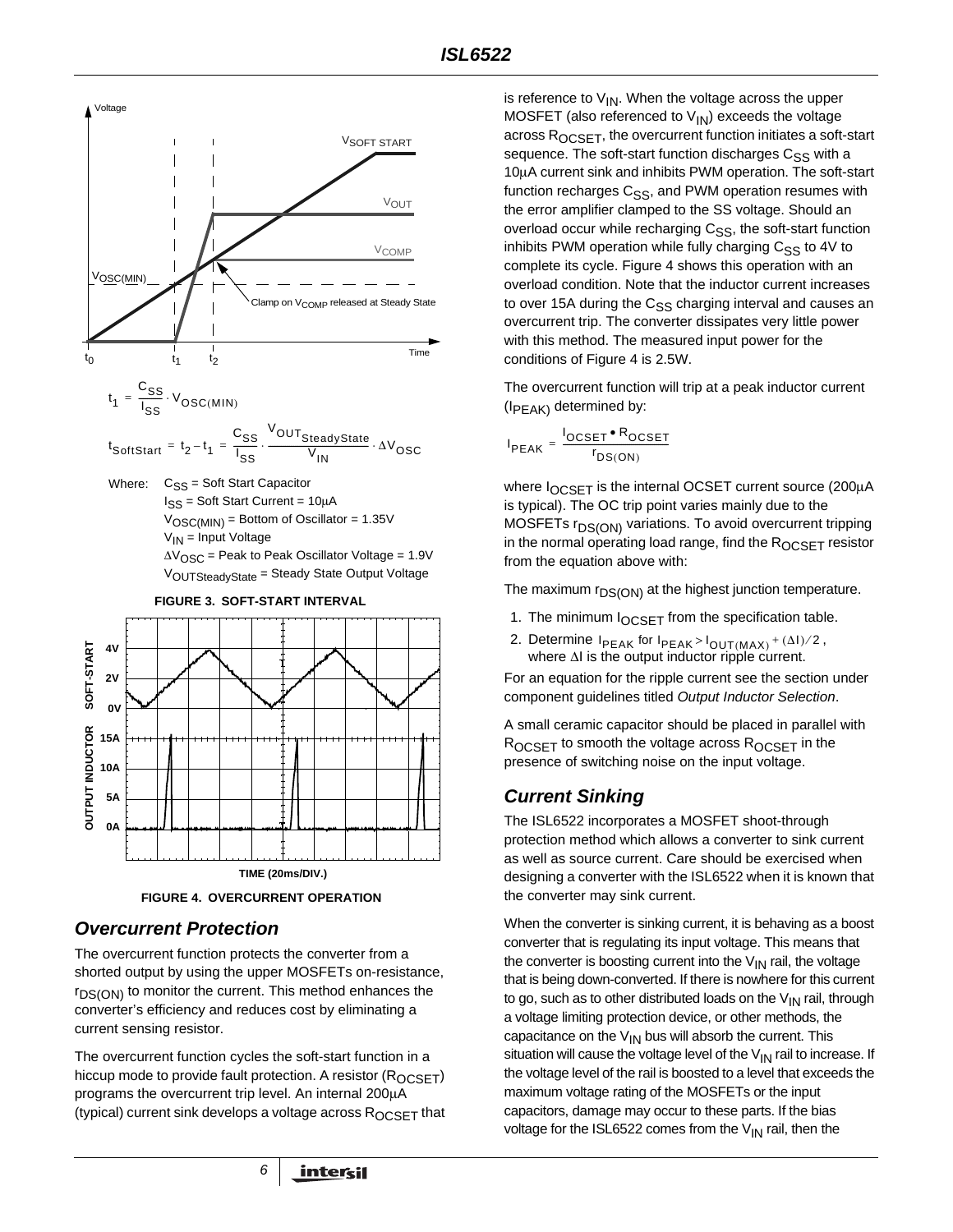maximum voltage rating of the ISL6522 may be exceeded and the IC will experience a catastrophic failure and the converter will no longer be operational. Ensuring that there is a path for the current to follow other than the capacitance on the rail will prevent these failure modes.

## *Application Guidelines*

#### *Layout Considerations*

As in any high frequency switching converter, layout is very important. Switching current from one power device to another can generate voltage transients across the impedances of the interconnecting bond wires and circuit traces. These interconnecting impedances should be minimized by using wide, short printed circuit traces. The critical components should be located as close together as possible using ground plane construction or single point grounding.

Figure [5](#page-6-0) shows the critical power components of the converter. To minimize the voltage overshoot the interconnecting wires indicated by heavy lines should be part of ground or power plane in a printed circuit board. The components shown in Figure 6 should be located as close together as possible. Please note that the capacitors  $C_{1N}$ and  $C_{\Omega}$  each represent numerous physical capacitors. Locate the ISL6522 within three inches of the MOSFETs, Q1 and Q2. The circuit traces for the MOSFETs' gate and source connections from the ISL6522 must be sized to handle up to 1A peak current.



<span id="page-6-0"></span>

Figure 6 shows the circuit traces that require additional layout consideration. Use single point and ground plane construction for the circuits shown. Minimize any leakage current paths on the SS PIN and locate the capacitor,  $C_{\leq S}$ close to the SS pin because the internal current source is only 10 $\mu$ A. Provide local V<sub>CC</sub> decoupling between VCC and GND pins. Locate the capacitor,  $C_{\text{BOOT}}$  as close as practical to the BOOT and PHASE pins.

*7*



**FIGURE 6. PRINTED CIRCUIT BOARD SMALL SIGNAL LAYOUT GUIDELINES**

#### *Feedback Compensation*

Figure 7 highlights the voltage-mode control loop for a synchronous rectified buck converter. The output voltage  $(V<sub>OUT</sub>)$  is regulated to the reference voltage level. The error amplifier (error amp) output ( $V_{E/A}$ ) is compared with the oscillator (OSC) triangular wave to provide a pulse-width modulated (PWM) wave with an amplitude of  $V_{IN}$  at the PHASE node. The PWM wave is smoothed by the output filter  $(L<sub>O</sub>$  and  $C<sub>O</sub>)$ .

The modulator transfer function is the small-signal transfer function of  $V_{\text{OUT}}/V_{E/A}$ . This function is dominated by a DC gain and the output filter ( $L<sub>O</sub>$  and  $C<sub>O</sub>$ ), with a double pole break frequency at  $F_{LC}$  and a zero at  $F_{ESR}$ . The DC gain of the modulator is simply the input voltage  $(V_{\text{IN}})$  divided by the peak-to-peak oscillator voltage ∆V<sub>OSC</sub>.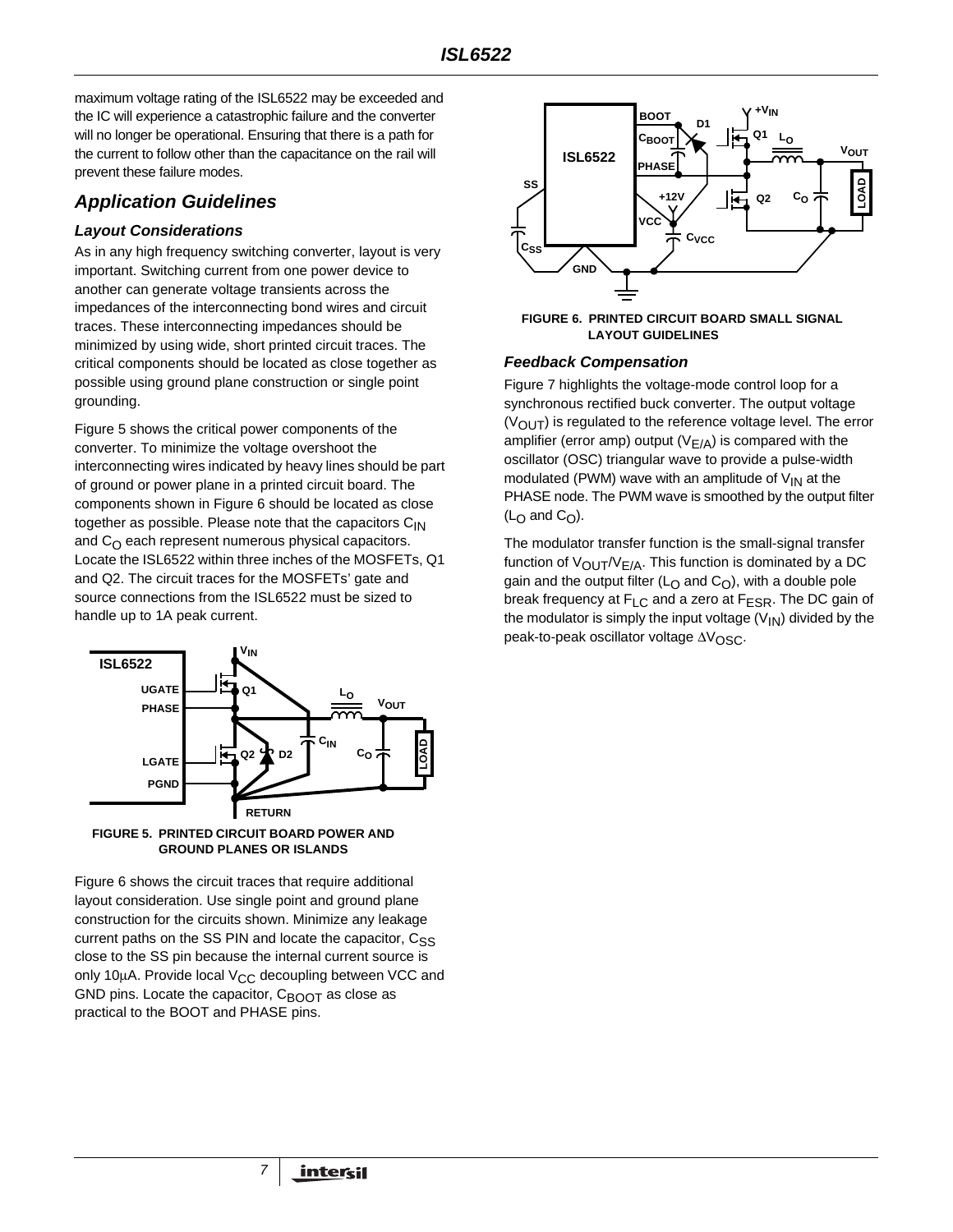

**COMPENSATION DESIGN**

#### *Modulator Break Frequency Equations*

$$
F_{LC} = \frac{1}{2\pi \cdot \sqrt{L_0 \cdot C_0}}
$$
 
$$
F_{ESR} = \frac{1}{2\pi \cdot (ESR \cdot C_0)}
$$

The compensation network consists of the error amplifier (internal to the ISL6522) and the impedance networks  $Z_{IN}$ and  $Z_{FB}$ . The goal of the compensation network is to provide a closed loop transfer function with the highest 0dB crossing frequency ( $f_{OdB}$ ) and adequate phase margin. Phase margin is the difference between the closed loop phase at  $f_{0dB}$  and 180 degrees. The equations below relate the compensation network's poles, zeros and gain to the components (R1, R2, R3, C1, C2, and C3) in Figure [8](#page-7-0). Use these guidelines for locating the poles and zeros of the compensation network:

#### *Compensation Break Frequency Equations*

$$
F_{Z1} = \frac{1}{2\pi \cdot R2 \cdot C1}
$$
  
\n
$$
F_{P1} = \frac{1}{2\pi \cdot R2 \cdot (\frac{C1 \cdot C2}{C1 + C2})}
$$
  
\n
$$
F_{Z2} = \frac{1}{2\pi \cdot (R1 + R3) \cdot C3}
$$
  
\n
$$
F_{P2} = \frac{1}{2\pi \cdot R3 \cdot C3}
$$

- 1. Pick Gain (R2/R1) for desired converter bandwidth
- 2. Place 1<sup>ST</sup> Zero Below Filter's Double Pole (~75% FLC)
- 3. Place 2ND Zero at Filter's Double Pole
- 4. Place 1<sup>ST</sup> Pole at the ESR Zero
- 5. Place 2<sup>ND</sup> Pole at Half the Switching Frequency
- 6. Check Gain against Error Amplifier's Open-Loop Gain
- 7. Estimate Phase Margin Repeat if Necessary

Figure [8](#page-7-0) shows an asymptotic plot of the DC-DC converter's gain vs. frequency. The actual modulator gain has a high gain peak due to the high Q factor of the output filter and is not shown in Figure [8](#page-7-0). Using the above guidelines should give a compensation gain similar to the curve plotted. The open loop error amplifier gain bounds the compensation gain. Check the compensation gain at  $F_{P2}$  with the capabilities of the error amplifier. The closed loop gain is constructed on the log-log graph of Figure [8](#page-7-0) by adding the modulator gain (in dB) to the compensation gain (in dB). This is equivalent to multiplying the modulator transfer function to the compensation transfer function and plotting the gain.



<span id="page-7-0"></span>**FIGURE 8. ASYMPTOTIC BODE PLOT OF CONVERTER GAIN**

The compensation gain uses external impedance networks  $Z_{\text{FR}}$  and  $Z_{\text{IN}}$  to provide a stable, high bandwidth (BW) overall loop. A stable control loop has a gain crossing with -20dB/decade slope and a phase margin greater than 45 degrees. Include worst case component variations when determining phase margin.

# *Component Selection Guidelines Output Capacitor Selection*

An output capacitor is required to filter the output and supply the load transient current. The filtering requirements are a function of the switching frequency and the ripple current. The load transient requirements are a function of the slew rate (di/dt) and the magnitude of the transient load current. These requirements are generally met with a mix of capacitors and careful layout.

Modern microprocessors produce transient load rates above 1A/ns. High frequency capacitors initially supply the transient and slow the current load rate seen by the bulk capacitors. The bulk filter capacitor values are generally determined by the ESR (effective series resistance) and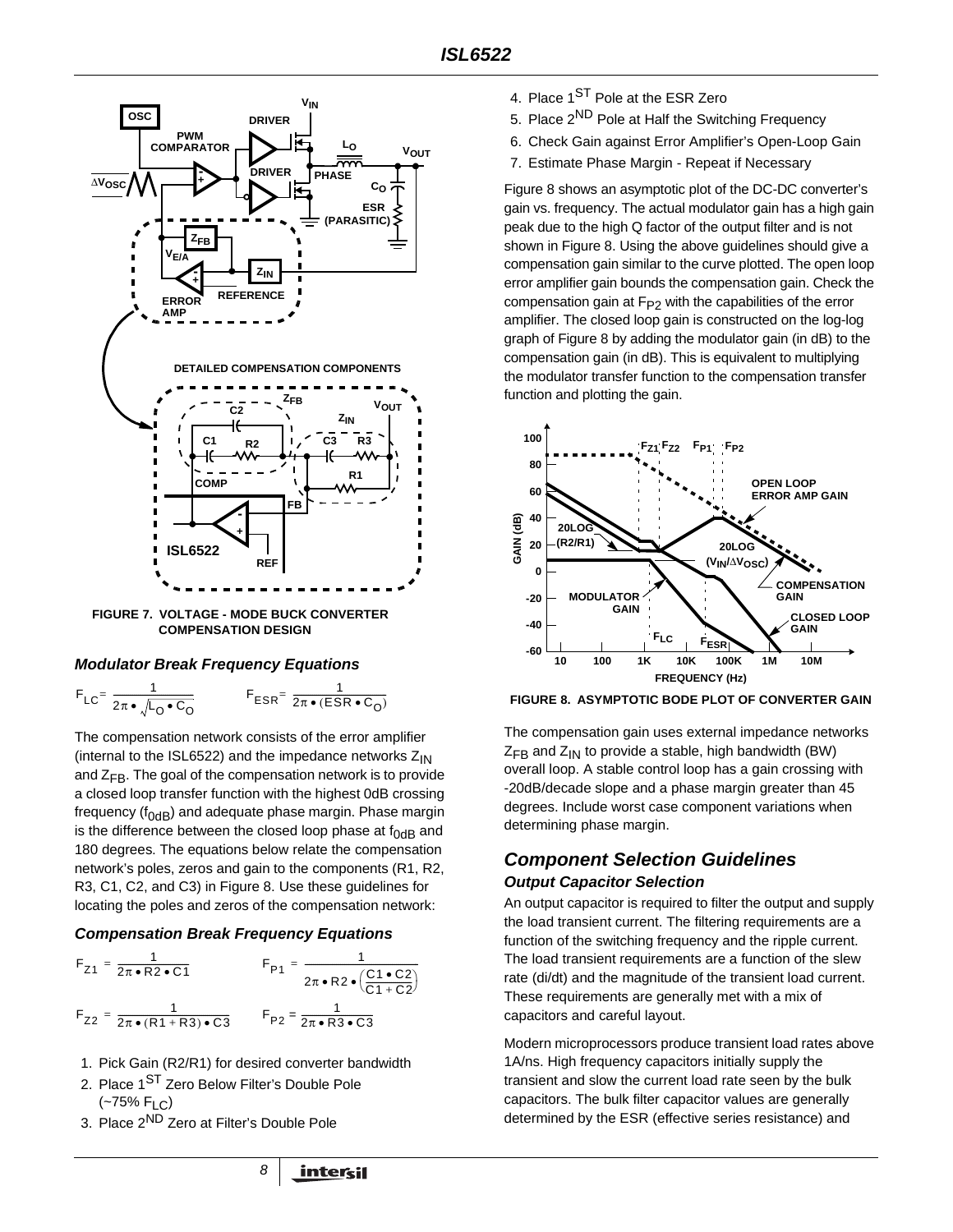voltage rating requirements rather than actual capacitance requirements.

High frequency decoupling capacitors should be placed as close to the power pins of the load as physically possible. Be careful not to add inductance in the circuit board wiring that could cancel the usefulness of these low inductance components. Consult with the manufacturer of the load on specific decoupling requirements. For example, Intel recommends that the high frequency decoupling for the Pentium-Pro be composed of at least forty (40) 1.0µF ceramic capacitors in the 1206 surface-mount package.

Use only specialized low-ESR capacitors intended for switching-regulator applications for the bulk capacitors. The bulk capacitor's ESR will determine the output ripple voltage and the initial voltage drop after a high slew-rate transient. An aluminum electrolytic capacitor's ESR value is related to the case size with lower ESR available in larger case sizes. However, the equivalent series inductance (ESL) of these capacitors increases with case size and can reduce the usefulness of the capacitor to high slew-rate transient loading. Unfortunately, ESL is not a specified parameter. Work with your capacitor supplier and measure the capacitor's impedance with frequency to select a suitable component. In most cases, multiple electrolytic capacitors of small case size perform better than a single large case capacitor.

#### *Output Inductor Selection*

The output inductor is selected to meet the output voltage ripple requirements and minimize the converter's response time to the load transient. The inductor value determines the converter's ripple current and the ripple voltage is a function of the ripple current. The ripple voltage and current are approximated by the following equations:

$$
\Delta I = \frac{V_{IN} - V_{OUT}}{Fs \times L} \cdot \frac{V_{OUT}}{V_{IN}} \qquad \Delta V_{OUT} = \Delta I \times ESR
$$

Increasing the value of inductance reduces the ripple current and voltage. However, the large inductance values reduce the converter's response time to a load transient.

One of the parameters limiting the converter's response to a load transient is the time required to change the inductor current. Given a sufficiently fast control loop design, the ISL6522 will provide either 0% or 100% duty cycle in response to a load transient. The response time is the time required to slew the inductor current from an initial current value to the transient current level. During this interval the difference between the inductor current and the transient current level must be supplied by the output capacitor. Minimizing the response time can minimize the output capacitance required.

The response time to a transient is different for the application of load and the removal of load. The following equations give the approximate response time interval for application and removal of a transient load:

$$
t_{\text{RISE}} = \frac{L_{\text{O}} \times I_{\text{TRAN}}}{V_{\text{IN}} - V_{\text{OUT}}}
$$
 
$$
t_{\text{FALL}} = \frac{L_{\text{O}} \times I_{\text{TRAN}}}{V_{\text{OUT}}}
$$

where:  $I_{TRAN}$  is the transient load current step, t<sub>RISF</sub> is the response time to the application of load, and  $t_{FA+1}$  is the response time to the removal of load. With a +5V input source, the worst case response time can be either at the application or removal of load and dependent upon the output voltage setting. Be sure to check both of these equations at the minimum and maximum output levels for the worst case response time.

#### *Input Capacitor Selection*

Use a mix of input bypass capacitors to control the voltage overshoot across the MOSFETs. Use small ceramic capacitors for high frequency decoupling and bulk capacitors to supply the current needed each time Q1 turns on. Place the small ceramic capacitors physically close to the MOSFETs and between the drain of Q1 and the source of Q2.

The important parameters for the bulk input capacitor are the voltage rating and the RMS current rating. For reliable operation, select the bulk capacitor with voltage and current ratings above the maximum input voltage and largest RMS current required by the circuit. The capacitor voltage rating should be at least 1.25 times greater than the maximum input voltage and a voltage rating of 1.5 times is a conservative guideline. The RMS current rating requirement for the input capacitor of a buck regulator is approximately 1/2 the DC load current.

For a through-hole design, several electrolytic capacitors (Panasonic HFQ series or Nichicon PL series or Sanyo MV-GX or equivalent) may be needed. For surface mount designs, solid tantalum capacitors can be used, but caution must be exercised with regard to the capacitor surge current rating. These capacitors must be capable of handling the surgecurrent at power-up. The TPS series available from AVX, and the 593D series from Sprague are both surge current tested.

#### *MOSFET Selection/Considerations*

The ISL6522 requires two N-Channel power MOSFETs. These should be selected based upon  $r_{DS(ON)}$ , gate supply requirements, and thermal management requirements.

In high-current applications, the MOSFET power dissipation, package selection and heatsink are the dominant design factors. The power dissipation includes two loss components; conduction loss and switching loss. The conduction losses are the largest component of power dissipation for both the upper and the lower MOSFETs. These losses are distributed between the two MOSFETs according to duty factor. The switching losses seen when sourcing current will be different from the switching losses seen when sinking current. When sourcing current, the upper MOSFET realizes most of the switching losses. The lower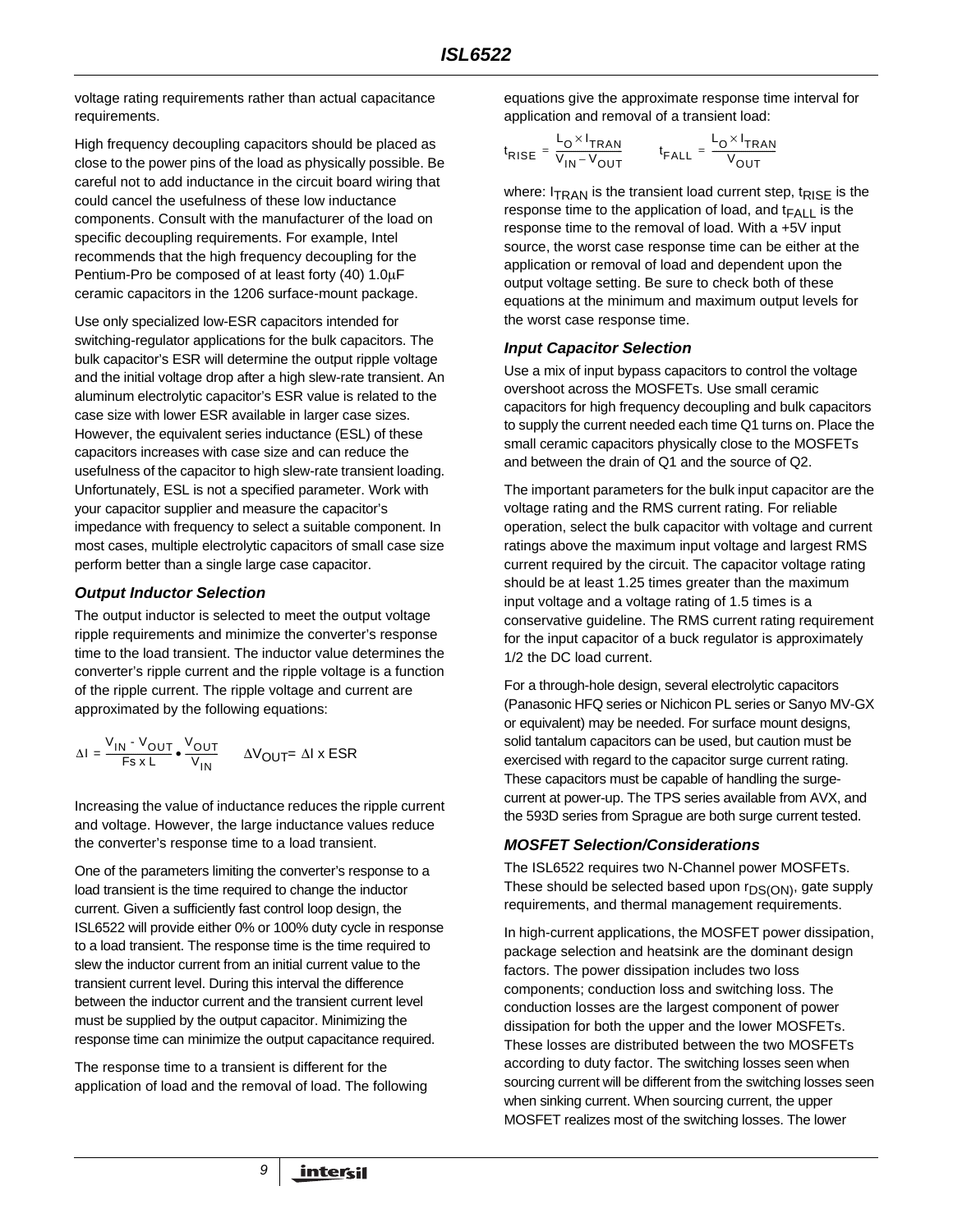switch realizes most of the switching losses when the converter is sinking current (see the equations below).

Losses while Sourcing Current

$$
P_{\text{UPPER}} = 10^{2} \times r_{\text{DS}(\text{ON})} \times D + \frac{1}{2} \cdot 10 \times V_{\text{IN}} \times t_{\text{SW}} \times F_{\text{S}}
$$
  
 
$$
P_{\text{LOWER}} = 10^{2} \times r_{\text{DS}(\text{ON})} \times (1 - D)
$$

Losses while Sinking Current

$$
P_{\text{UPPER}} = 10^{2} \times r_{\text{DS}(\text{ON})} \times \text{D}
$$
\n
$$
P_{\text{LOWER}} = 10^{2} \times r_{\text{DS}(\text{ON})} \times (1 - \text{D}) + \frac{1}{2} \cdot 10 \times V_{\text{IN}} \times t_{\text{SW}} \times F_{\text{S}}
$$
\nWhere: D is the duty cycle = V<sub>OUT</sub> / V<sub>IN</sub>,  
\nt<sub>SW</sub> is the switching interval, and  
\n
$$
F_{\text{S}} \text{ is the switching frequency.}
$$

These equations assume linear voltage-current transitions and do not adequately model power loss due the reverserecovery of the upper and lower MOSFET's body diode. The gate-charge losses are dissipated by the ISL6522 and do not heat the MOSFETs. However, large gate-charge increases the switching interval,  $t_{SW}$  which increases the upper MOSFET switching losses. Ensure that both MOSFETs are within their maximum junction temperature at high ambient temperature by calculating the temperature rise according to package thermal-resistance specifications. A separate heatsink may be necessary depending upon MOSFET power, package type, ambient temperature and air flow.

Standard-gate MOSFETs are normally recommended for use with the ISL6522. However, logic-level gate MOSFETs can be used under special circumstances. The input voltage, upper gate drive level, and the MOSFETs absolute gate-tosource voltage rating determine whether logic-level MOSFETs are appropriate.

Figure [9](#page-9-0) shows the upper gate drive (BOOT pin) supplied by a bootstrap circuit from  $V_{CC}$ . The boot capacitor,  $C_{B O O T}$ develops a floating supply voltage referenced to the PHASE pin. This supply is refreshed each cycle to a voltage of  $V_{CC}$ less the boot diode drop  $(V_D)$  when the lower MOSFET, Q2 turns on. A logic-level MOSFET can only be used for Q1 if the MOSFETs absolute gate-to-source voltage rating exceeds the maximum voltage applied to  $V_{CC}$ . For Q2, a logic-level MOSFET can be used if its absolute gate-tosource voltage rating exceeds the maximum voltage applied to PVCC.



<span id="page-9-0"></span>**FIGURE 9. UPPER GATE DRIVE - BOOTSTRAP OPTION**

Figure [10](#page-9-1) shows the upper gate drive supplied by a direct connection to  $V_{CC}$ . This option should only be used in converter systems where the main input voltage is  $+5V_{DC}$  or less. The peak upper gate-to-source voltage is approximately  $V_{CC}$  less the input supply. For +5V main power and +12 $V_{DC}$ for the bias, the gate-to-source voltage of Q1 is 7V. A logic-level MOSFET is a good choice for Q1 and a logic-level MOSFET can be used for Q2 if its absolute gate-to-source voltage rating exceeds the maximum voltage applied to  $PV_{CC}$ .



<span id="page-9-1"></span>FIGURE 10. UPPER GATE DRIVE - DIRECT V<sub>CC</sub> DRIVE OPTION

#### *Schottky Selection*

Rectifier D2 is a clamp that catches the negative inductor swing during the dead time between turning off the lower MOSFET and turning on the upper MOSFET. The diode must be a Schottky type to prevent the lossy parasitic MOSFET body diode from conducting. It is acceptable to omit the diode and let the body diode of the lower MOSFET clamp the negative inductor swing, but efficiency will drop one or two percent as a result. The diode's rated reverse breakdown voltage must be greater than the maximum input voltage.

*10*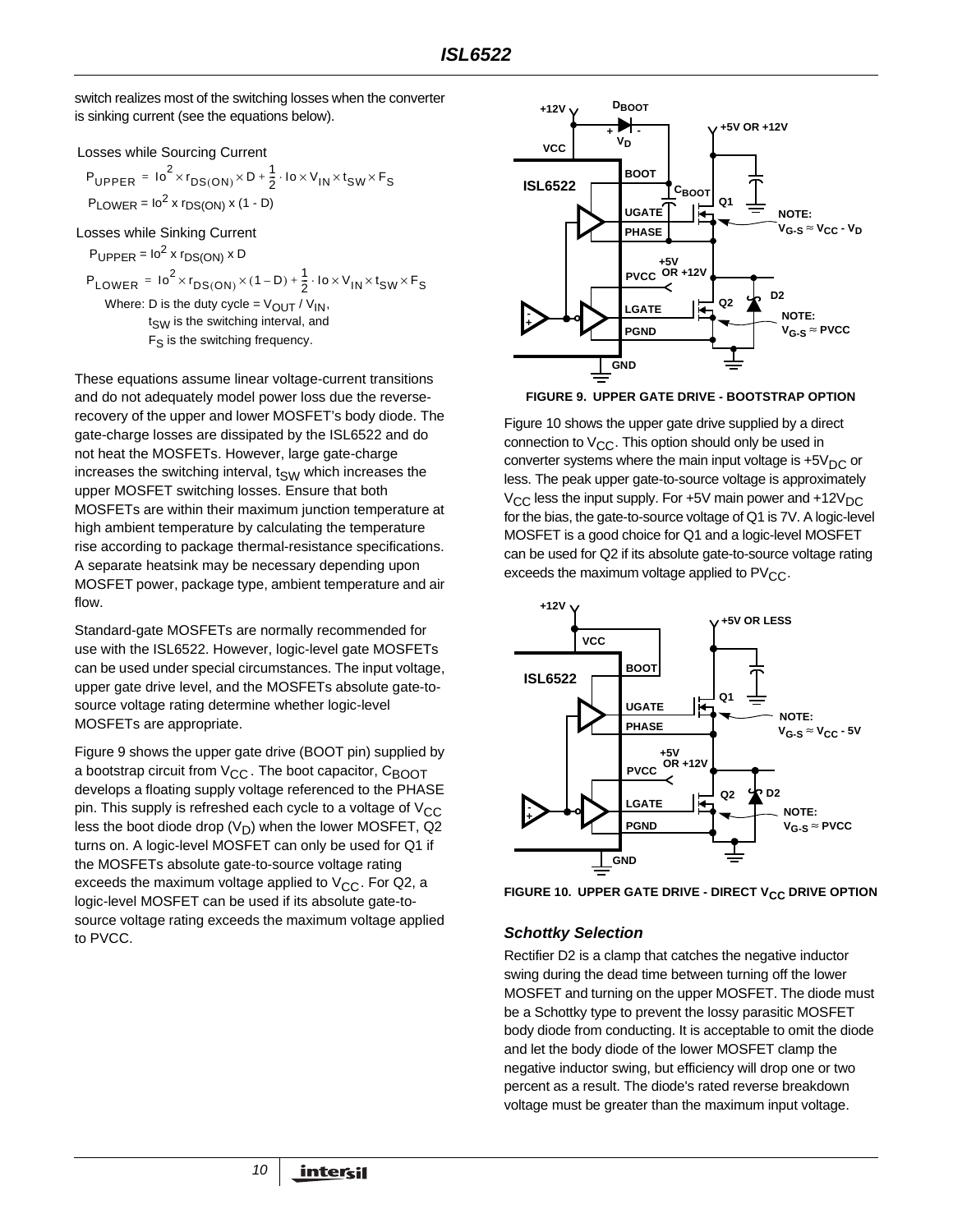# *ISL6522 DC-DC Converter Application Circuit*

Figure [11](#page-10-0) shows a DC-DC converter circuit for a microprocessor application, originally designed to employ the HIP6006 controller. Given the similarities between the HIP6006 and ISL6522 controllers, the circuit can be

implemented using the ISL6522 controller without any modifications. Detailed information on the circuit, including a complete bill of materials and circuit board description, can be found in Application Note AN9722. See Intersil's home page on the web: http://www.intersil.com.



Component Selection Notes:

- C1-C3 Three each 680µF 25W VDC, Sanyo MV-GX or equivalent.
- C6-C9 Four each 1000µF 6.3W VDC, Sanyo MV-GX or equivalent.
- L1 Core: micrometals T50-52B; winding: ten turns of 17AWG.
- CR1 1N4148 or equivalent.
- CR2 3A, 40V Schottky, Motorola MBR340 or equivalent.
- <span id="page-10-0"></span>Q1, Q2 - Fairchild MOSFET; RFP25N05

#### **FIGURE 11. DC-DC CONVERTER APPLICATION CIRCUIT**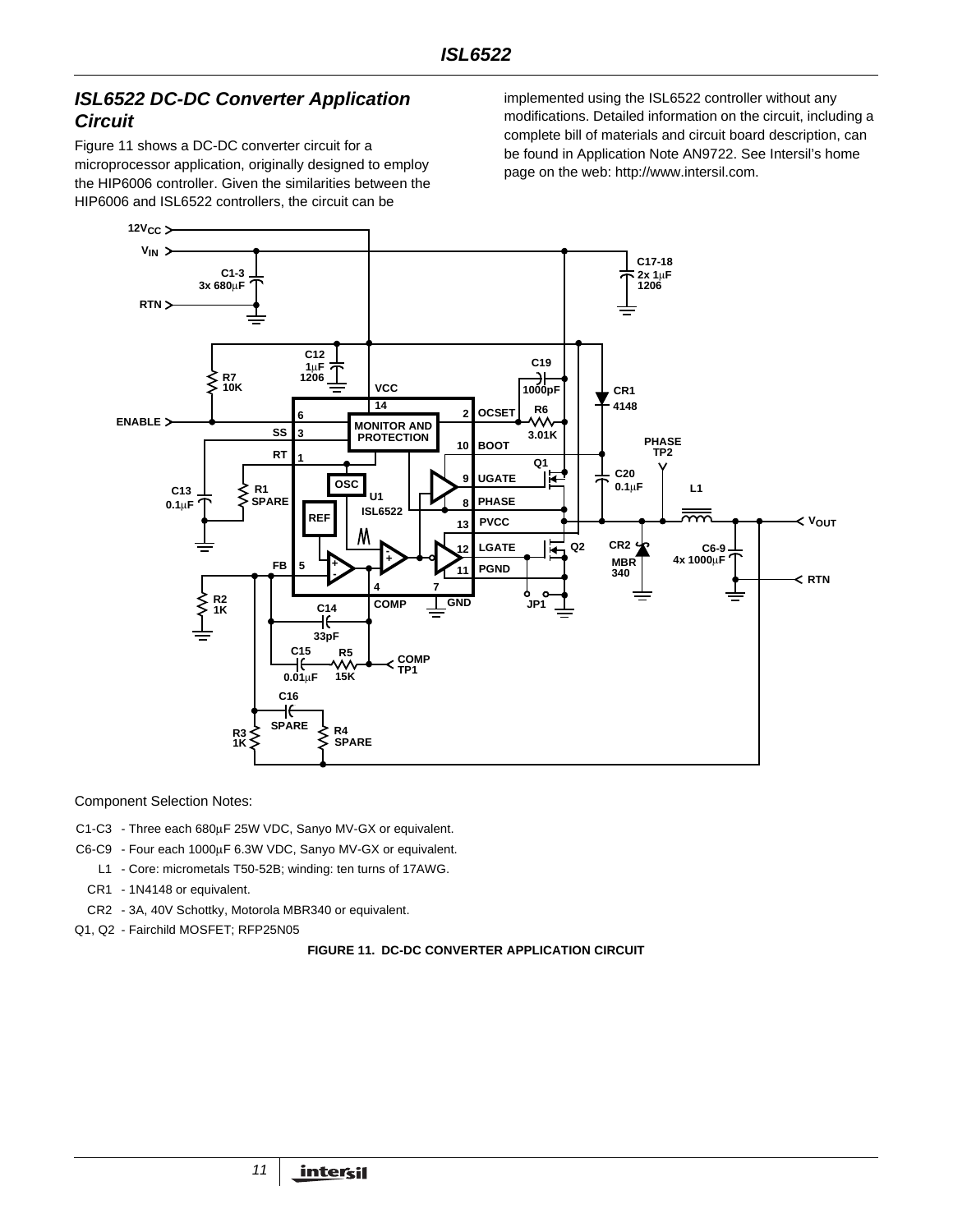# *Small Outline Plastic Packages (SOIC)*



#### NOTES:

- 1. Symbols are defined in the "MO Series Symbol List" in Section 2.2 of Publication Number 95.
- 2. Dimensioning and tolerancing per ANSI Y14.5M**-**1982.
- 3. Dimension "D" does not include mold flash, protrusions or gate burrs. Mold flash, protrusion and gate burrs shall not exceed 0.15mm (0.006 inch) per side.
- 4. Dimension "E" does not include interlead flash or protrusions. Interlead flash and protrusions shall not exceed 0.25mm (0.010 inch) per side.
- 5. The chamfer on the body is optional. If it is not present, a visual index feature must be located within the crosshatched area.
- 6. "L" is the length of terminal for soldering to a substrate.
- 7. "N" is the number of terminal positions.
- 8. Terminal numbers are shown for reference only.
- 9. The lead width "B", as measured 0.36mm (0.014 inch) or greater above the seating plane, shall not exceed a maximum value of 0.61mm (0.024 inch).
- 10. Controlling dimension: MILLIMETER. Converted inch dimensions are not necessarily exact.

#### **M14.15 (JEDEC MS-012-AB ISSUE C) 14 LEAD NARROW BODY SMALL OUTLINE PLASTIC PACKAGE**

|               | <b>INCHES</b>  |             | <b>MILLIMETERS</b> |             |                |
|---------------|----------------|-------------|--------------------|-------------|----------------|
| <b>SYMBOL</b> | <b>MIN</b>     | <b>MAX</b>  | <b>MIN</b>         | MAX         | <b>NOTES</b>   |
| A             | 0.0532         | 0.0688      | 1.35               | 1.75        |                |
| A1            | 0.0040         | 0.0098      | 0.10               | 0.25        |                |
| B             | 0.013          | 0.020       | 0.33               | 0.51        | 9              |
| C             | 0.0075         | 0.0098      | 0.19               | 0.25        |                |
| D             | 0.3367         | 0.3444      | 8.55               | 8.75        | 3              |
| E             | 0.1497         | 0.1574      | 3.80               | 4.00        | 4              |
| e             |                | 0.050 BSC   |                    | 1.27 BSC    |                |
| H             | 0.2284         | 0.2440      | 5.80               | 6.20        | -              |
| h             | 0.0099         | 0.0196      | 0.25               | 0.50        | 5              |
| $\mathbf{L}$  | 0.016          | 0.050       | 0.40               | 1.27        | 6              |
| N             |                | 14          |                    | 14          | $\overline{7}$ |
| $\alpha$      | $0^{\text{o}}$ | $8^{\circ}$ | $0^{\text{o}}$     | $8^{\circ}$ |                |

Rev. 0 12/93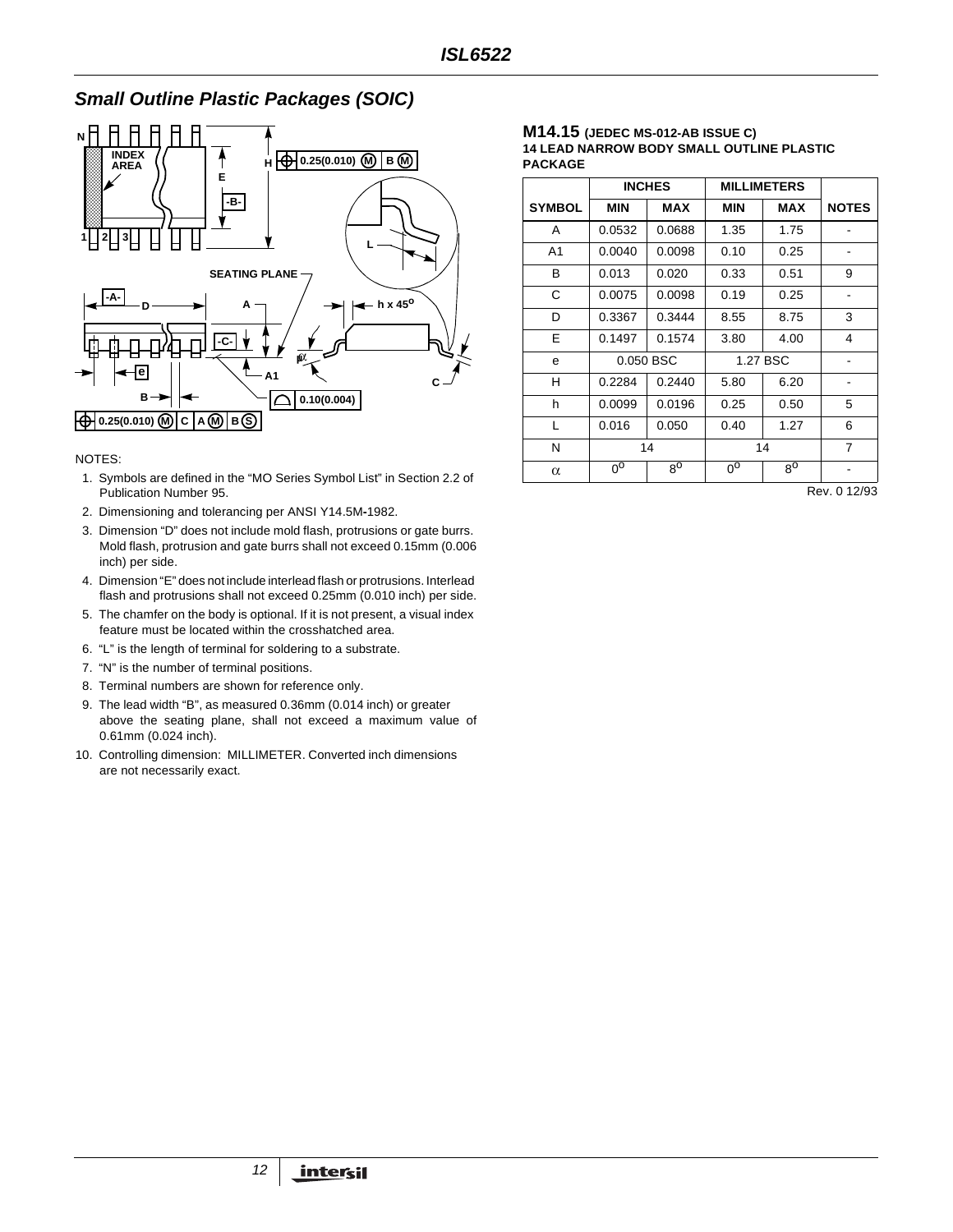# **Thin Shrink Small Outline Plastic Packages (TSSOP)**



#### NOTES:

- 1. These package dimensions are within allowable dimensions of JEDEC MO-153-AC, Issue E.
- 2. Dimensioning and tolerancing per ANSI Y14.5M**-**1982.
- 3. Dimension "D" does not include mold flash, protrusions or gate burrs. Mold flash, protrusion and gate burrs shall not exceed 0.15mm (0.006 inch) per side.
- 4. Dimension "E1" does not include interlead flash or protrusions. Interlead flash and protrusions shall not exceed 0.15mm (0.006 inch) per side.
- 5. The chamfer on the body is optional. If it is not present, a visual index feature must be located within the crosshatched area.
- 6. "L" is the length of terminal for soldering to a substrate.
- 7. "N" is the number of terminal positions.
- 8. Terminal numbers are shown for reference only.
- 9. Dimension "b" does not include dambar protrusion. Allowable dambar protrusion shall be 0.08mm (0.003 inch) total in excess of "b" dimension at maximum material condition. Minimum space between protrusion and adjacent lead is 0.07mm (0.0027 inch).
- 10. Controlling dimension: MILLIMETER. Converted inch dimensions are not necessarily exact. (Angles in degrees)

#### **M14.173**

#### **14 LEAD THIN SHRINK SMALL OUTLINE PLASTIC PACKAGE**

|                | <b>INCHES</b> |             |             | <b>MILLIMETERS</b> |                |
|----------------|---------------|-------------|-------------|--------------------|----------------|
| <b>SYMBOL</b>  | <b>MIN</b>    | <b>MAX</b>  | <b>MIN</b>  | <b>MAX</b>         | <b>NOTES</b>   |
| A              |               | 0.047       |             | 1.20               |                |
| A <sub>1</sub> | 0.002         | 0.006       | 0.05        | 0.15               |                |
| A <sub>2</sub> | 0.031         | 0.051       | 0.80        | 1.05               |                |
| b              | 0.0075        | 0.0118      | 0.19        | 0.30               | 9              |
| C              | 0.0035        | 0.0079      | 0.09        | 0.20               |                |
| D              | 0.195         | 0.199       | 4.95        | 5.05               | 3              |
| E1             | 0.169         | 0.177       | 4.30        | 4.50               | 4              |
| e              |               | 0.026 BSC   | 0.65 BSC    |                    |                |
| E              | 0.246         | 0.256       | 6.25        | 6.50               |                |
| L              | 0.0177        | 0.0295      | 0.45        | 0.75               | 6              |
| N              | 14            |             |             | 14                 | $\overline{7}$ |
| $\alpha$       | $0^{\circ}$   | $8^{\circ}$ | $0^{\circ}$ | $8^{\circ}$        |                |

Rev. 1 6/00